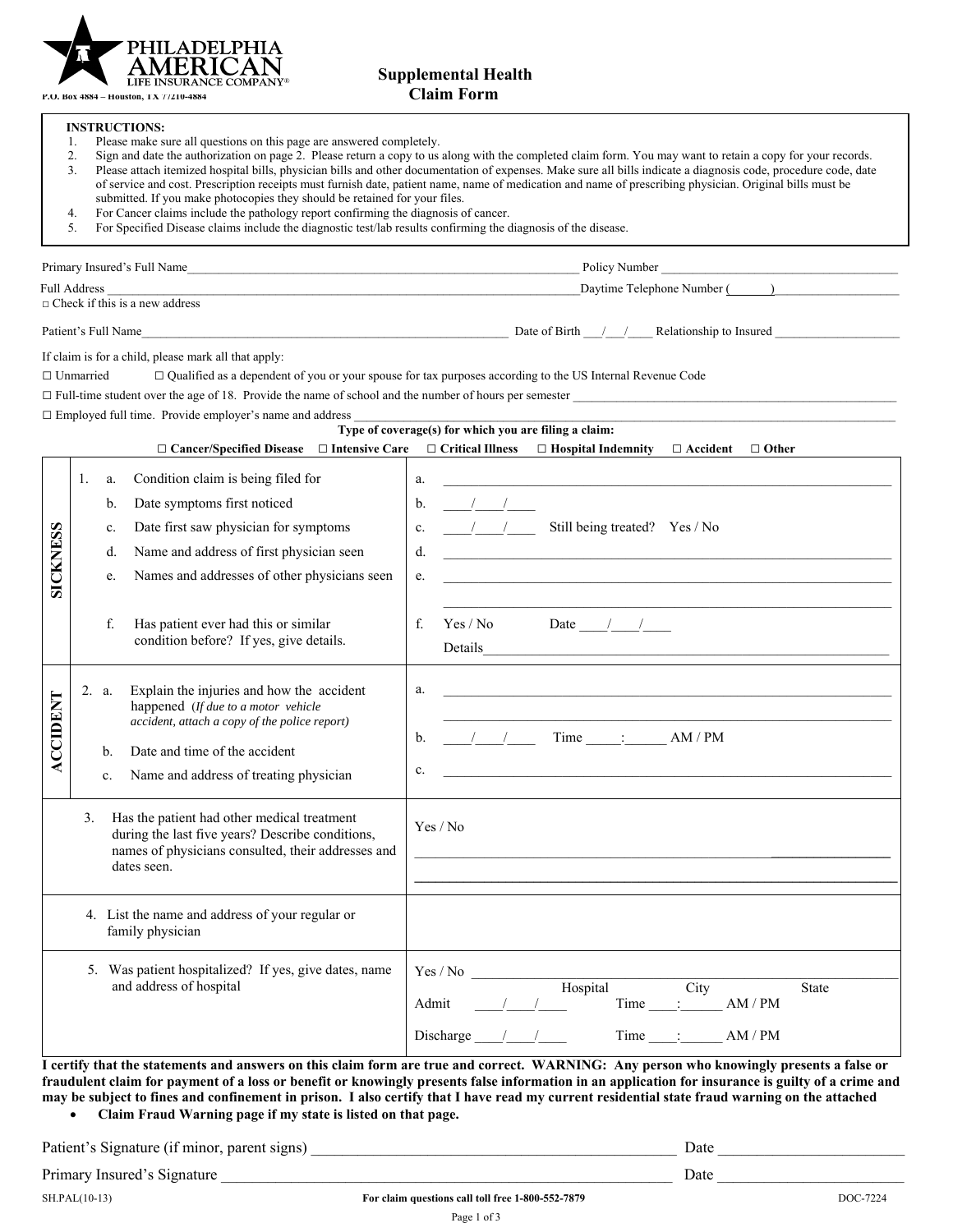

P.O. Box 4884, Houston, TX 77210 (800) 713-4680

## AUTHORIZATION TO OBTAIN OR RELEASE MEDICAL INFORMATION

Applicant / Primary Insured Name Policy / Certificate # (if applicable) Phone #

Address (Street, City, State, Zip)

Protected Health Information (PHI) to be Used and/or Disclosed: Any and all information or records relating to the medical history, medical examinations, services rendered, or treatment given, including treatment for alcohol abuse, substance abuse, mental or emotional disorders, AIDS (Acquired Immune Deficiency Syndrome), or ARC (AIDS-related complex).

Entities or Persons Authorized to Use or Disclose: U.S. Department of Health and Human Services (including the Centers for Medicare & Medicaid Services and any contractors or agents, including Medicare intermediaries), any physician or other health care professional, hospital or other health care facility, counselor, therapist, Pharmacy Benefit Manager or any other medical or medically related facility or professional.

Entities or Persons Authorized to Receive: Philadelphia American Life Insurance Company (PALIC) or its agents, employees, designees, or representatives, including my PALIC agent or broker.

Purpose of this Authorization: By signing this form, you will authorize PALIC to use and/or disclose your Protected Health Information (PHI) to determine if your application will be approved for health insurance or that you are eligible for benefits. This authorization is a condition of your approved application for our health insurance or your eligibility for benefits.

You also will authorize PALIC to obtain your Protected Health Information (PHI) from other covered entities so that we may determine payment of a claim for specified benefits involving you.

Effect of Declining: If you decide not to sign this authorization, we may decline to approve your application for health insurance or to provide benefits.

This authorization may facilitate our consideration of a claim. If you decide not to sign this authorization, it may delay the processing of a claim.

Effect of Granting this Authorization: The PHI to be used and/or disclosed may be subject to re-disclosure by the recipient, in which case it would no longer be protected under the HIPAA Privacy Rule.

Expiration: This authorization will expire upon the termination of any PALIC coverage that may be in effect.

Right to Revoke: I understand that I may revoke this authorization at any time by giving written notice of my revocation to: Philadelphia American Life Insurance Company, P.O. Box 34952, Omaha, NE 68134-9832.

I understand that revocation of this authorization will not affect any action PALIC took in reliance on this authorization before PALIC received my written notice of revocation.

I have had full opportunity to read and consider the contents of this authorization, and I understand that, by signing this authorization, I am confirming my authorization of the use and/or disclosure of my Protected Health Information, as described in this authorization.

Print Name of Applicant or Claimant Chaimant Signature of Applicant or Claimant (parent if minor) Date If this authorization is signed by a personal representative, on behalf of the individual, complete the following:

\_\_\_\_\_\_\_\_\_\_\_\_\_\_\_\_\_\_\_\_\_\_\_\_\_\_\_\_\_\_\_\_\_\_\_\_\_\_\_\_\_\_\_\_\_\_\_\_\_\_\_\_\_\_ \_\_\_\_\_\_\_\_\_\_\_\_\_\_\_\_\_\_\_\_\_\_\_\_\_\_\_\_\_\_\_\_\_\_\_\_\_\_\_\_\_\_\_\_ \_\_\_\_/\_\_\_\_/\_\_\_\_

| Personal Representative: Print Name | Please indicate Representative's relationship to Applicant/Insured and<br>briefly describe Representative's authority to act for Applicant/Insured. |
|-------------------------------------|-----------------------------------------------------------------------------------------------------------------------------------------------------|
|                                     |                                                                                                                                                     |
| Signature                           | Date                                                                                                                                                |

A photocopy of this authorization is as valid as the original, and you and your PALIC agent or broker are entitled to receive a copy of this form.